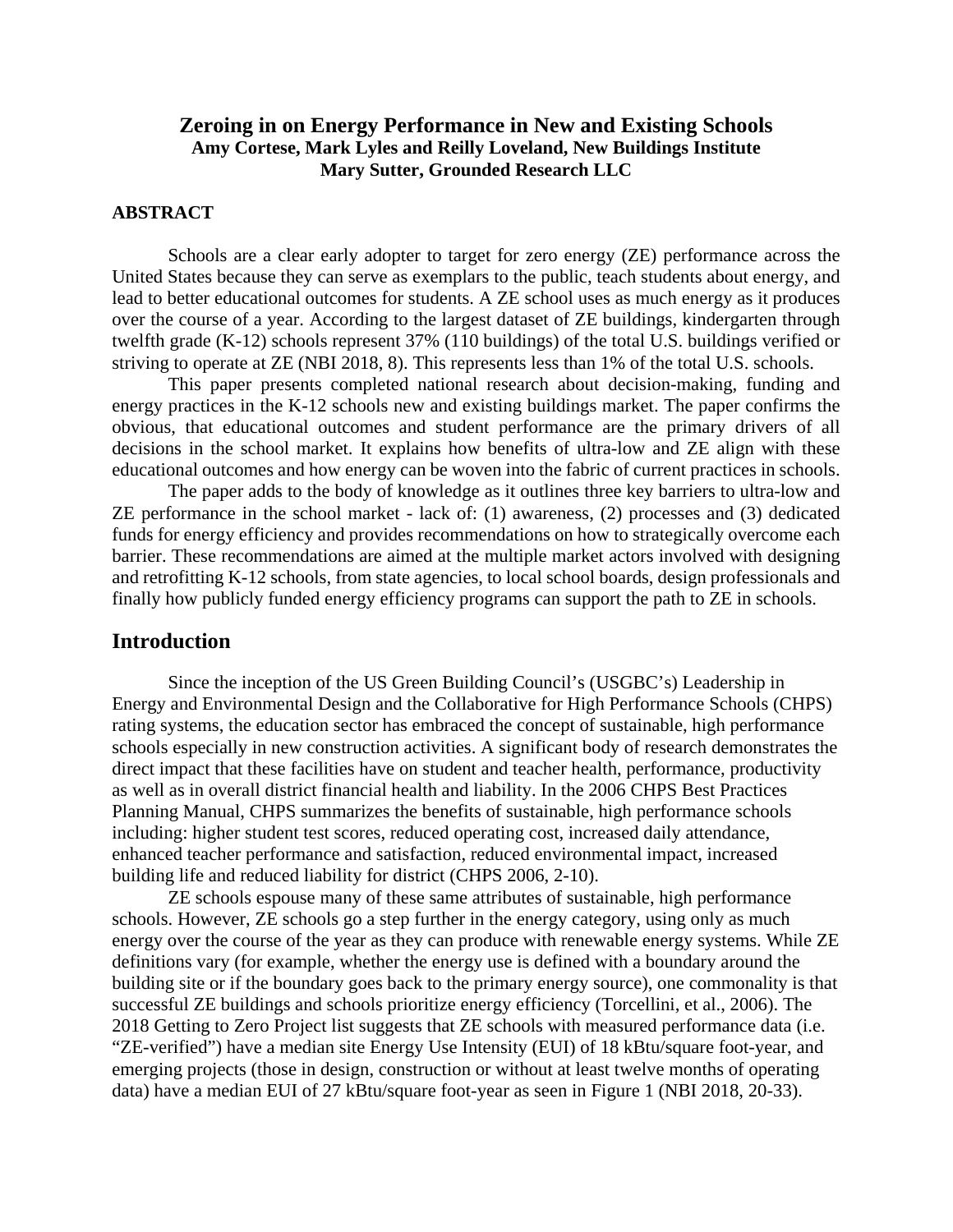Typical schools have an EUI of 58 kBtu/square foot per year, so these ZE-verified and ZEemerging schools outperform others by 53- 69% (CBECS 2012).

**7F** - Verified

ZE - Emerging

Figure 1: Site Energy Use Intensity of Verified and Emerging ZE Schools (NBI 2018) *Note: ZE-verified = verified energy use; ZE-emerging = absent 12 months of data or in construction*

This paper explains how a concerted effort to overcome identified barriers might accelerate market transformation toward ultra-low energy EUI targets that put ZE within reach for many K-12 schools. The summary and recommendations are based on a detailed review of secondary research, 22 in-depth interviews of market actors in California as well as the completion of three focus groups with 15 national participants hosted by NBI and the U.S. Department of Energy's Zero Energy Accelerator Program at the 2017 USGBC Center For Green Schools Green Schools Conference and Expo in Atlanta, GA.

#### **Aligning Zero Energy to Educational Outcomes**

The benefits of sustainable, high performance schools have been carefully researched and documented. Students spend approximately 1,000 hours per year in school buildings (Hull & Newport, 2011), so transforming classrooms into healthy and productive spaces is of the utmost importance, especially when the long-term and short-term health of students and staff is at risk (Mendell, 2016). Many ZE schools feature both the passive ventilation systems such as natural ventilation, dedicated outdoor air systems and demand-control ventilation along with daylighting strategies that enable these benefits.

In addition to the health benefits, qualities of ZE learning spaces offer students a leg up on academic success. The next generation of schools will house our future governmental, business, and environmental leaders and warrant investments in classrooms designed to encourage student performance at the highest standards. Students themselves understand the positive outcomes of hands-on opportunities that give them practical experience. This can be delivered through the "bricks and mortar" of the school itself. Using the building as a tool for energy literacy, supported by curriculum integration, can deliver the societal changes necessary to be responsive to energy goals for 2030 and beyond.

While the non-energy benefits of ZE schools are important, cost avoidance due to lower energy bills is a compelling driver for school decision makers. Together, these financial, health and productivity benefits of ultra-low and ZE school facilities directly align with educational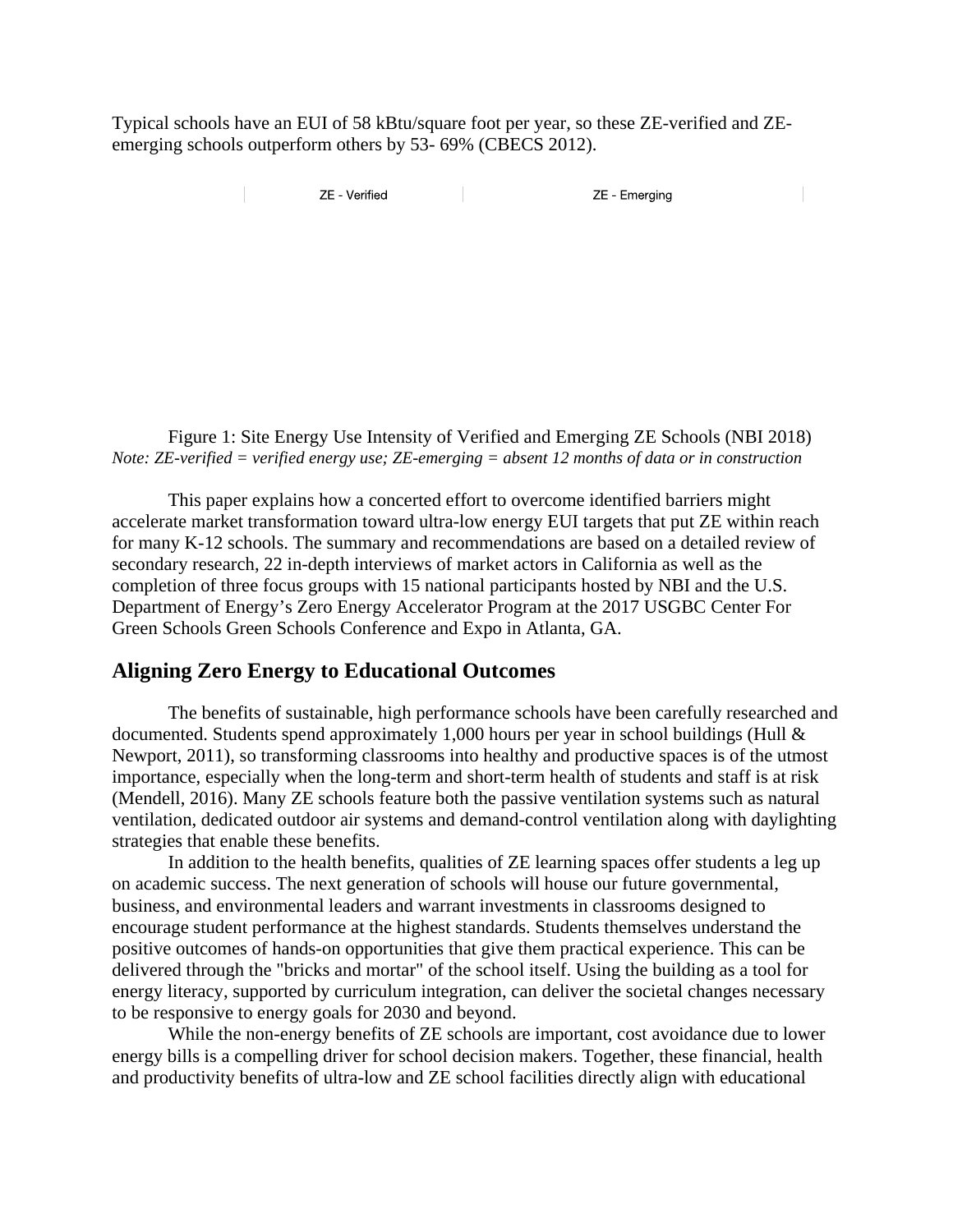outcomes and help make the case for energy consideration to be woven into the fabric of current policies, plans and practices in schools.

# **Market Size and Structure**

In 2017, 50.7 million public elementary and secondary students attended K-12 schools in the United States (NCES 2017). The K-12 market consists of 98,200 public school buildings, covering approximately 7.5 billion gross square feet (NCES 2017b). These schools are spread across 13,600 public school districts where elected local school boards represent the public's voice in education and ensure that local tax dollars are spent appropriately (NCES 2017a).

Decisions regarding school facilities are made at the local level and many groups and individuals are involved in the process. All school decision makers are primarily driven by educational outcomes for students. Even though the U.S. Environmental Protection Agency reports that energy is the second highest operating expenditure for schools after personnel costs (estimated at more than \$8 billion per year), energy is not a consideration in district decision making (U.S. EPA 2017).

Moving this market to consider energy means influencing different stakeholders. We talked with many of these stakeholders during our California specific research as well as our national focus groups and learned of the different roles each stakeholder takes, from those involved in the big-picture decisions, to those who influence energy use daily and those who influence specific projects. The roles of these influencers fall into three groups described below.

- 1. Big Picture Decision Makers
	- o *School board members* ultimately decide which projects to pursue and whether to put bond measures on the ballot to finance them. School boards solicit input from a variety of stakeholders, including the public, staff and consultants.
	- o *School superintendents and business officials* are critical stakeholders in school decision making. These individuals are responsible for the overall functioning of the school district. They report directly to the school board and oversee the development of plans and budgets. They hold a large amount of influence over planning decisions and, according to the interviews, spend little, if any, time considering energy performance in schools.
- 2. Day-to-Day Energy Influencers
	- o The *facilities staff* is responsible for the operation and maintenance of safe, healthy and functioning schools. Generally, they are deployed from the district's central office out to various facilities to address specific maintenance issues, distinguishable from on-site custodians that are responsible for day-to-day cleaning of schools.
	- o *Principals, teachers, students and community groups* are the building occupants whose behavior directly results in energy use in schools. Community groups often use or rent the facilities for neighborhood events, also contributing to energy consumption.
	- o Some schools have an *energy and/or sustainability manager*. Where these roles exist, energy managers typically work within the facilities group while sustainability managers might work within the facility, administration, or education department.
- 3. Project Energy Influencers
	- o The *construction manager* is responsible for managing capital improvement projects as outlined in a bond measure. Local bond measures are the typical financing approach for local school construction and major renovation projects, as explained in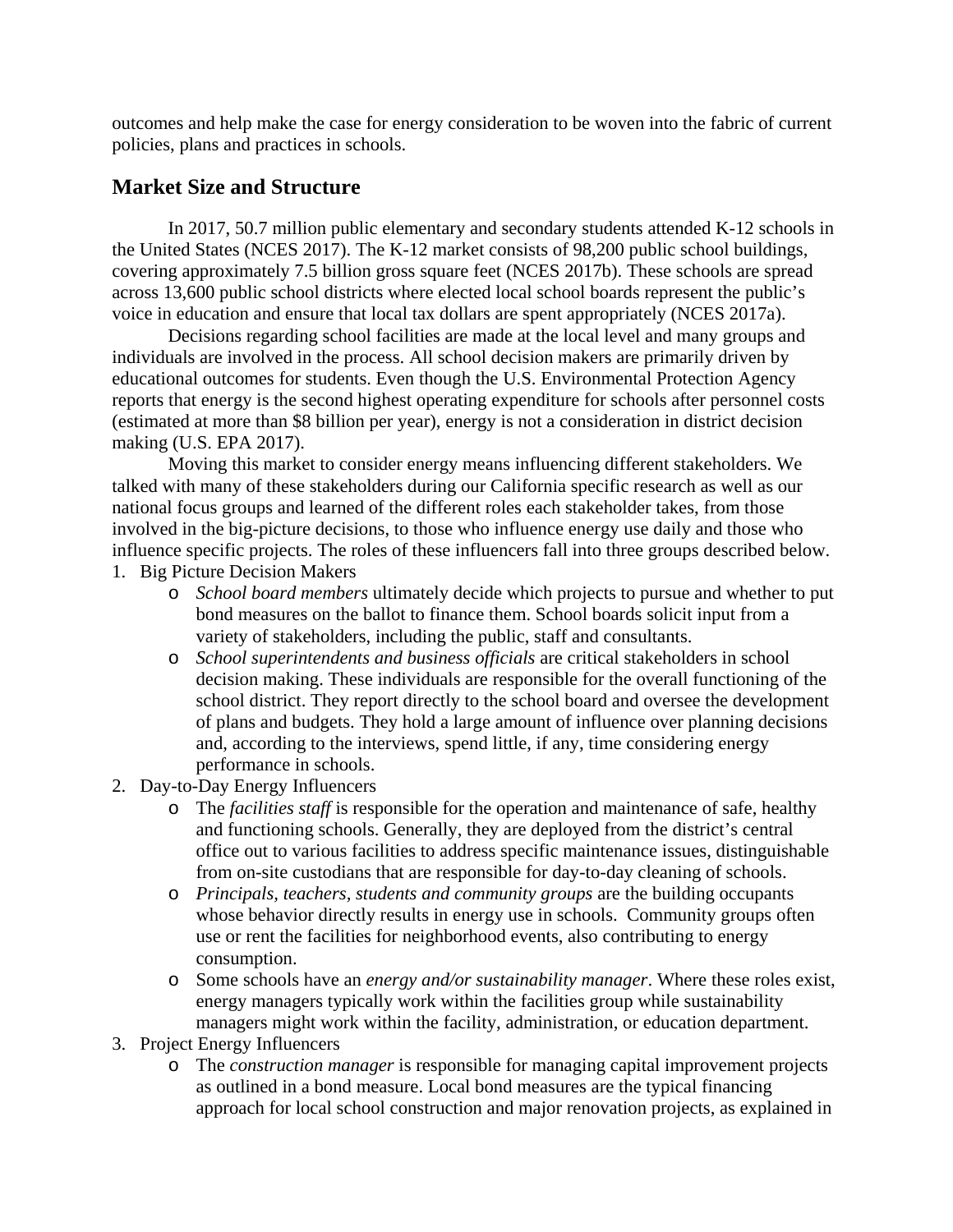more detail below. Districts sometimes hire an outside consultant to serve as their authorized representative and manage the construction process.

o *Designers (architects, engineers, contractors, etc.)* work directly for the school district and remain engaged with each school project based on educational and facility related needs. They are responsible for delivering a building in accordance with local codes and educational specifications as defined by the school district.

### **Funding for School Facilities**

Funding approaches for K-12 school facilities generally consist of two categories: (1) general fund dollars for routine maintenance, operations and building upkeep and (2) capital funds for major repairs, renovations and new construction activities. A 21<sup>st</sup> Century School Fund analysis suggests that general fund expenditures for facilities maintenance and operations come from three primary sources, local (45%), state (45%) and federal (10%) while capital expenditures are 82% local with 18% from the state and 0.2% from the federal government (CFGS 2016, 3).

General fund money is spent to ensure safe and healthy schools, but general fund spending is insufficient. The American Society of Civil Engineers in their 2017 Civil Engineering Infrastructure Report graded schools as only a "D+" for school maintenance and operations and suggest that across the nation that 24% of schools are in "fair or poor" condition with an estimated \$38 billion annual maintenance funding gap. (ASCE 2017). Since many schools do not keep up with industry benchmarks in funding levels to maintain and operate school facilities, this contributes to deteriorating facility conditions, shortened facility useful life, and poor student educational outcomes (Vincent and Brown 2015).

Absent a sufficient general fund for maintenance, school districts turn to local bonds to pay for school construction and major renovation projects. However, bonds are also used for safety, demographic/enrollment changes, deferred maintenance issues, the need for technologies to promote 21<sup>st</sup> century learners, and plans to bring schools up to modern standards (such as the Americans with Disability Act, new codes and standards to address earthquake preparedness, etc.). Prioritizing energy within a bond is often sidelined by these other important considerations.

Capital spending using bonds is typically based on project descriptions outlined in a facilities management plan and included in the bond language. The bond language is very carefully drafted to garner sufficient support at the ballot box, and energy performance is rarely mentioned. A bond oversight committee ensures that funds are used in accordance with the bond language which means that there is little room to add energy requirements if not already in the bond.

In recent years, state and local governments have issued billions of dollars in bond funding to address school facility construction, including new construction and existing school retrofits. For example, in 2016, California has raised \$9 billion at the state level (Dillon 2016) and \$28 billion in local bond funding (CPUC 2017, 1). In 2017, Oregon has raised \$2.2 billion locally (OSBA 2018), and one district in North Carolina raised \$2.2 billion for school facilities (Charlotte-Mecklenburg Schools 2017). These projects will be under construction for a number of years. While these projects will proceed with already established goals as their primary objective, they still represent a significant opportunity to encourage ultra-low EUI and ZE outcomes.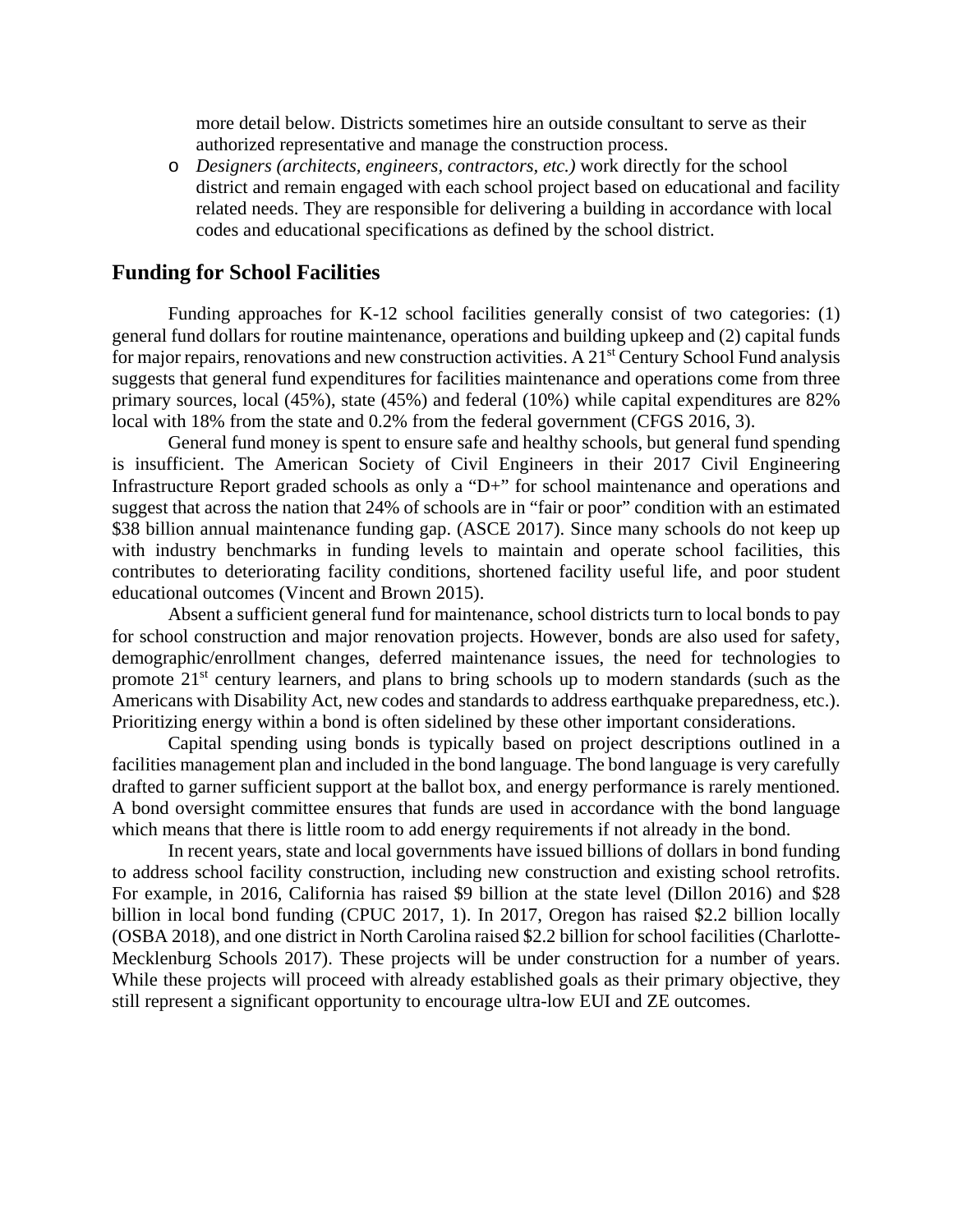#### **Funding for Energy Efficiency in School Facilities**

A dedicated source of funding for energy improvement projects is one way to encourage schools to improve energy performance while addressing some of the issues that lead to deferred maintenance. One unique example of success with energy projects in schools is California's Proposition 39. The California (CA) Clean Energy Jobs Act. Prop 39 is a voter approved initiative that changed corporate taxes and transferred up to \$500 million per year for five fiscal years from the CA General Fund to the CA Clean Energy Job Fund, beginning in the 2013-2014 fiscal year. According to the Prop 39 guidelines, Prop 39 funds are available to school districts and community colleges for "energy efficiency and clean energy projects, as well as related energy planning, energy training, energy management, and energy projects with related non-energy benefits." Prop 39 funds may be used to hire a resource conservation manager and pay for Power Purchase Agreements if they meet particular requirements (CEC 2013, E-2).

According to the February 2018 CEC Prop 39 snapshot, the funding allocations for the four fiscal years 2013-2017 amounted to over \$1.7 billion. The CEC has approved \$112 million in planning funds for school districts and \$1.14 billion in Energy Expenditure Plan expenditures, which are also supported by other financing methods. This California example, where state funds are dedicated to improving the energy performance of schools, is unique and, according to our indepth interviews with California stakeholders, has garnered significant interest among school districts to address long overdue maintenance challenges associated with energy. Still, stringent Savings-to-Investment Requirements (SIR) limits investment in HVAC equipment replacement seen as critical to retrofitting schools to SE in California (CPUC 2017, 55 and 67).

# **School District Policies, Plans and Practices**

A variety of policies, plans, practices influence energy performance in school facilities. These include the facility master plan, educational specifications, Owners Project Requirements (OPRs), benchmarking, Strategic Energy Management (SEM) and green building policies. Some of the key ones are summarized below.

- **Facility Master Plan** The facility master plan is an evolving document that assesses school facilities, establishes an approach on how to accommodate current and future needs, and addresses significant deferred maintenance challenges. Often developed by a Leadership Team consisting of administrators, demographers, architects, engineers and other consultants, the facility master plan serves as a guide for investments and capital improvements across the district's portfolio. Not all districts have a facility master plan, and even those that do often fail to even mention energy performance. The focus tends to be student needs, safety, and educational outcomes.
- **Educational Specifications (Ed Specs)** Ed specs provide information to architects for the design of school facilities and include space, furnishing, site, program and performance requirements for various school types (primary, middle, secondary) and space types (classroom, labs, common spaces, etc.).
- **Owners Project Requirements (OPRs)** OPRs are used by school districts to formally outline objectives and expectations for a particular construction project. They describe the project, budget, functional space and use requirements (i.e. building program and occupancy patterns), design process expectations, sustainability goals, building component and equipment specifications and specific performance criteria. A template OPR document can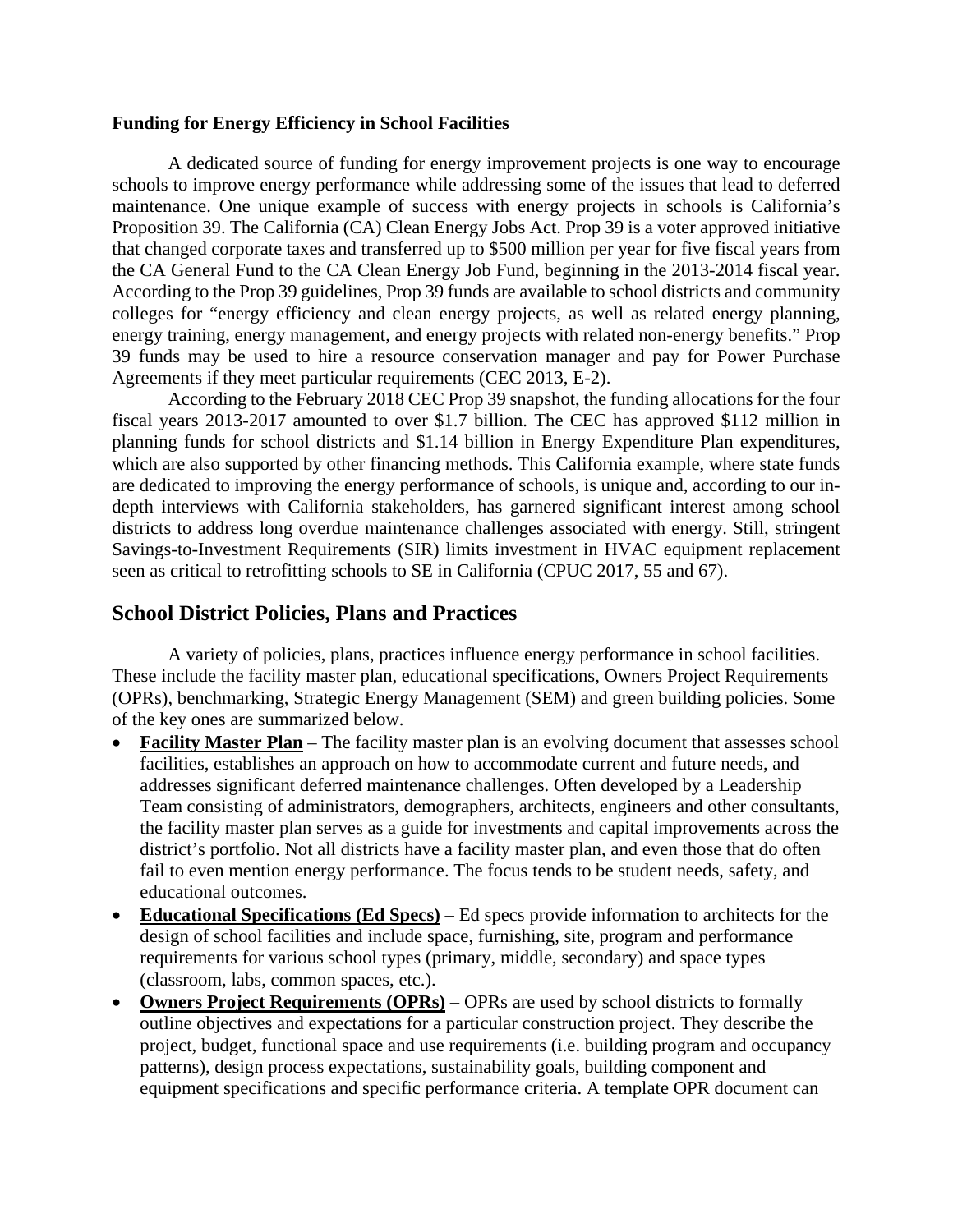guide overall district level objectives and can be modified with requirements for a particular project. Including energy targets and the role of renewables is an important part of an OPR on a ZE project.

• **Benchmarking** – Energy benchmarking is "the practice of comparing the measured performance of a device, process, facility, or organization to itself, its peers, or established norms, with the goal of informing and motivating performance improvement" (U.S. DOE 2017). Like the rest of the commercial building market, schools are beginning to benchmark their building performance. Interviewees and focus group participants suggested that benchmarking was another thing on the to-do list, rather than using benchmarking as lens to strategically evaluate activities regarding energy performance. In California, the CEC requires benchmarking as a prerequisite for securing Prop 39 funds.

# **Barriers and Solutions to Zero Energy in K-12 Schools**

The K-12 market faces many barriers that may prevent or delay success in its transition to ZE in both new construction and existing building renovation. Interviews and focus groups conducted as part of this research uncovered three important barriers, including: (1) 1ack of awareness surrounding ZE schools, (2) lack of process to consider energy and (3) lack of financing. Achieving success with ZE will require a coordinated and ongoing effort by many stakeholders and decision makers. The discussion below provides further details regarding the barriers and recommendations on how to overcome them on the path to ZE in schools.

*(1) Barrier - Lack of Awareness.* Many school decision makers are unaware of the educational and financial benefits of ZE schools. The focus groups revealed that outside of California, some school district representatives thought ZE was only possible in new construction, questioning whether ZE school retrofits were even possible. Since school decision makers, including board members, superintendents and business official have little awareness, there is little demand for ZE, or even using deep energy reductions to absolute energy targets as the first step on the path to zero. Similarly, on the supply side, architects, engineers, contractors and other technical professionals are not prepared or equipped to "sell" or deliver ZE in new and existing schools.

*Solution - Information, training and outreach.* Professional education can help overcome the lack of awareness barrier. Information, training and outreach regarding ZE should be focused on particular audiences so that it carefully weaves messages regarding the benefits of ZE with the priorities and drivers of the particular decision maker. Here are some specific ways to proactively increase awareness of ZE:

- *Publish case studies*. Efficiency Program Administrators (PAs) can publish case studies explaining the processes and technologies critical in achieving success of ZE in local schools. These case studies can be highlighted in trainings as described further below.
- *Provide decision-maker training*. Educate school "administrative" audiences including school boards, superintendents, administrators, bond oversight committees and capital project managers about ZE and its benefits through in-person workshops and events. Organizations such as the Association of School Board Members or Association of School Business Officials are good places to find these busy professionals. In addition to explaining the values and benefits of ZE schools, these trainings should outline the process that school districts can undertake in order to achieve success. Specifically, this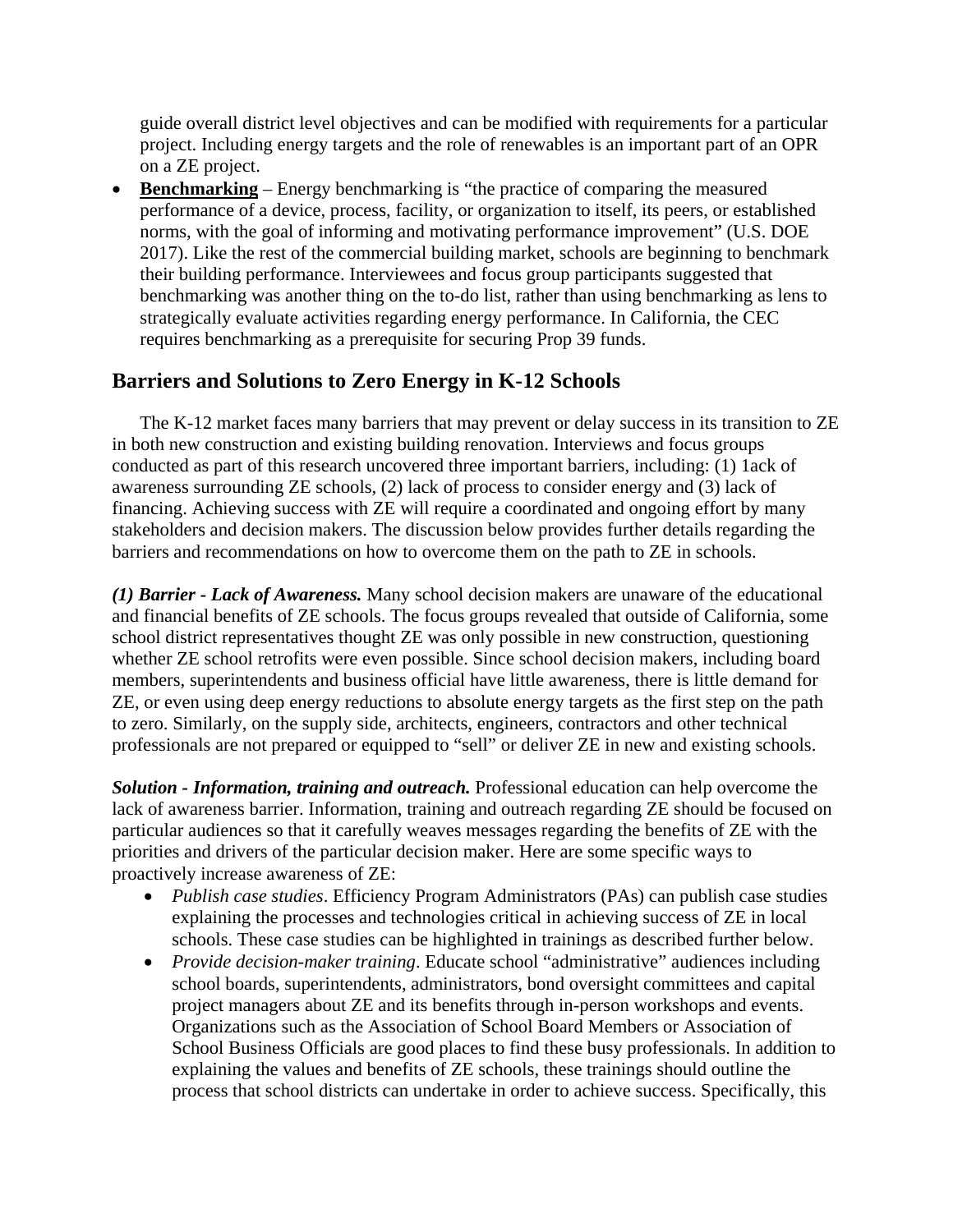includes establishing absolute Energy Use Intensity (EUI) targets for facilities and using them in building procurement processes, including Requests for Proposals, OPRs, and contracting mechanisms with design and construction teams and energy service companies.

- *Provide technical training*. "Technical" audiences include architects, engineers, and contractors. These individuals would benefit from additional capability to "sell" and technically deliver ZE schools. These technical trainings should explain whole-building integrated design approaches, how to use EUI targets during the design process, common technical considerations (such as daylighting, natural ventilation, heating and cooling options, photovoltaics, resiliency, passive survivability), and the importance of the handoff between building design and operations in a successful ZE result.
- *Train building operators.* School districts should include facility staff in early design decisions and train facility managers on systems and equipment that they may be unfamiliar with so that they can operate schools at the EUI target. PAs can leverage programs such as the Building Operator Certification to enhance skills of building operators and ensure persistence of the ultra-low or ZE result.
- *Support workforce education and training*. States, cities, community colleges, universities, and PAs should increase investment in workforce education and training programs to help develop the market capacity to deliver energy efficiency and renewable energy systems by training the next generation of technical professionals.
- *Provide recognition awards*. Recognizing and celebrating ZE with technically defensible ZE awards like the Zero Net Energy Leadership Awards for K-12 Schools and community colleges in California. Expanding this nationally might involve the inclusion of a ZE category in the USGBC Center for Green Schools' Best of Green Schools Awards and/or the U.S. Department of Education Green Ribbon Schools program.
- *Host ZE tours*. Hosting of ZE building tours for school decision-makers. In one district, a school board building tour of a nearby ZE school led to the procurement of five new ZE facilities in the district (G. Sponsellor, Sustainability Analyst, Horry County Schools, Pers. Comm., March 22, 2017)

*(2) Barrier - Lack of Processes that Consider Energy.* A careful review of the K-12 school decision making process revealed that a number of policy documents help prioritize and implement school facility improvement efforts (the facilities master plan, ed specs, OPRs, etc.). If these plans mention energy goals at all, they are expressed as "percent better than code" in the design process. Rarely are these predicted aspirations in energy models followed up and verified after building occupancy. Few districts have clear energy performance targets for buildings in their existing building portfolio.

*Solution – Ensuring Appropriate Processes.* Ensuring that the appropriate processes are in place within school district policies, plans and practices will facilitate school districts in efforts on the path to ultra-low EUI targets and eventually ZE. Below are some approaches to help overcome the "lack of processes that consider energy" market barrier:

• *Facilitate benchmarking*. Benchmarking provides important information to school decision-makers regarding the current energy performance of their buildings. Utilities should facilitate the transfer of utility bill data into programs such as Energy Star Portfolio Manager to promote benchmarking. School decision makers can then begin to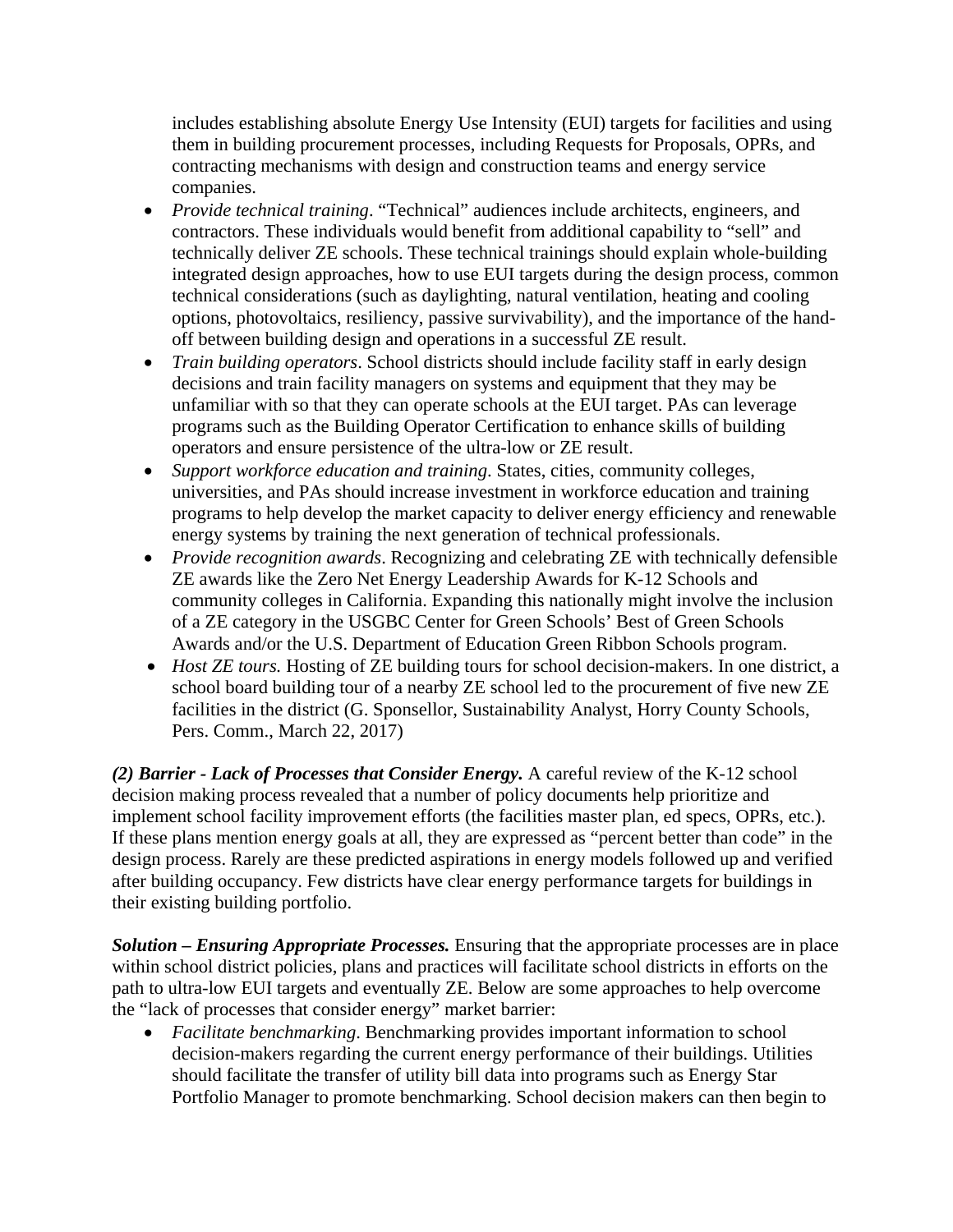use this information to inform their activities. Remote data analytics programs can help school districts pinpoint areas of concern without expensive walk through audits. Additionally, efficiency PAs should consider requiring benchmarking as a pre-requisite for program participation.

- *Identify and mentor energy champions*. One commonality found in ZE projects is the identification of a clear energy champion, someone who is committed to the ZE result and ensures that the team stays on track (CPUC 2017). PAs should identify and mentor this champion through the process, especially during ZE pilots.
- *Set energy targets*. Research, including energy modeling results on new and existing schools and verified performance data, has shown a clear band of energy performance in ZE schools (NBI 2018). This suggests that an appropriate energy target for schools is an energy outcome with an EUI between 19-25 kBtu/square foot-year when measured on a site basis. This variation is due to building type (primary, secondary, portable) and climate zone (Bonnema 2016; CPUC 2017).
- *Use Energy targets in procurement process*. Energy targets are a useful tool for school decision makers to use during the procurement process. School districts (with the help of PAs) should develop objective evaluation criteria regarding ultra-low energy and ZE experience that school districts can use in Requests for Proposals (RFPs) and consider during the team selection process as allowed under public contracting law. These same energy targets can be used in OPRs that document an owner's intent for any new building. In addition to providing template RFP and OPR language, PAs should pilot "performance based procurement" approaches that use energy targets in formal contract and verify building performance once occupied (Pless et al. 2012).
- *Encourage integrated design*. Design and construction teams should use whole building approaches that consider ultra-low energy performance, distributed generation, demand response, resiliency and electric vehicle integration. Public Utility Commissions should recognize that in ZE buildings, cost effective measures like lighting, help to offset less cost effective measures and may warrant a whole building, rather than a measure by measure approach to cost effectiveness. In addition, PAs should incentivize early design meetings, sometimes called eco-charrettes, as well as early energy modeling and cost studies, commissioning and post occupancy verification.
- *Move beyond predicted performance*. Public utility commissions and PAs should consider metered based approaches which rely on actual energy performance rather than predicted savings.
- *Perform thorough building assessments*. According to the experience of ZE retrofits in the California Investor Owned Utility Prop 39 ZE Pilot Program, ZE assessments of existing buildings look beyond lighting and HVAC equipment. They included a careful review of envelope performance and unique design features through observation as well as conversations with maintenance staff and building occupants (CPUC 2017, 56).
- *Include triggers for improvement*. Some districts develop clear "triggers" for efficiency improvements. Examples might be that all new construction projects will achieve EUI of no more than 25 kBtu/square foot-year or all roof replacements might include insulation and sufficient structural to allow for solar installation.
- *Support ongoing operations*. Occupants and operators in ZE buildings must understand their role in the ZE result and be offered information to change their behavior when the building is not achieving the predicted EUI outcomes. PAs should ensure that building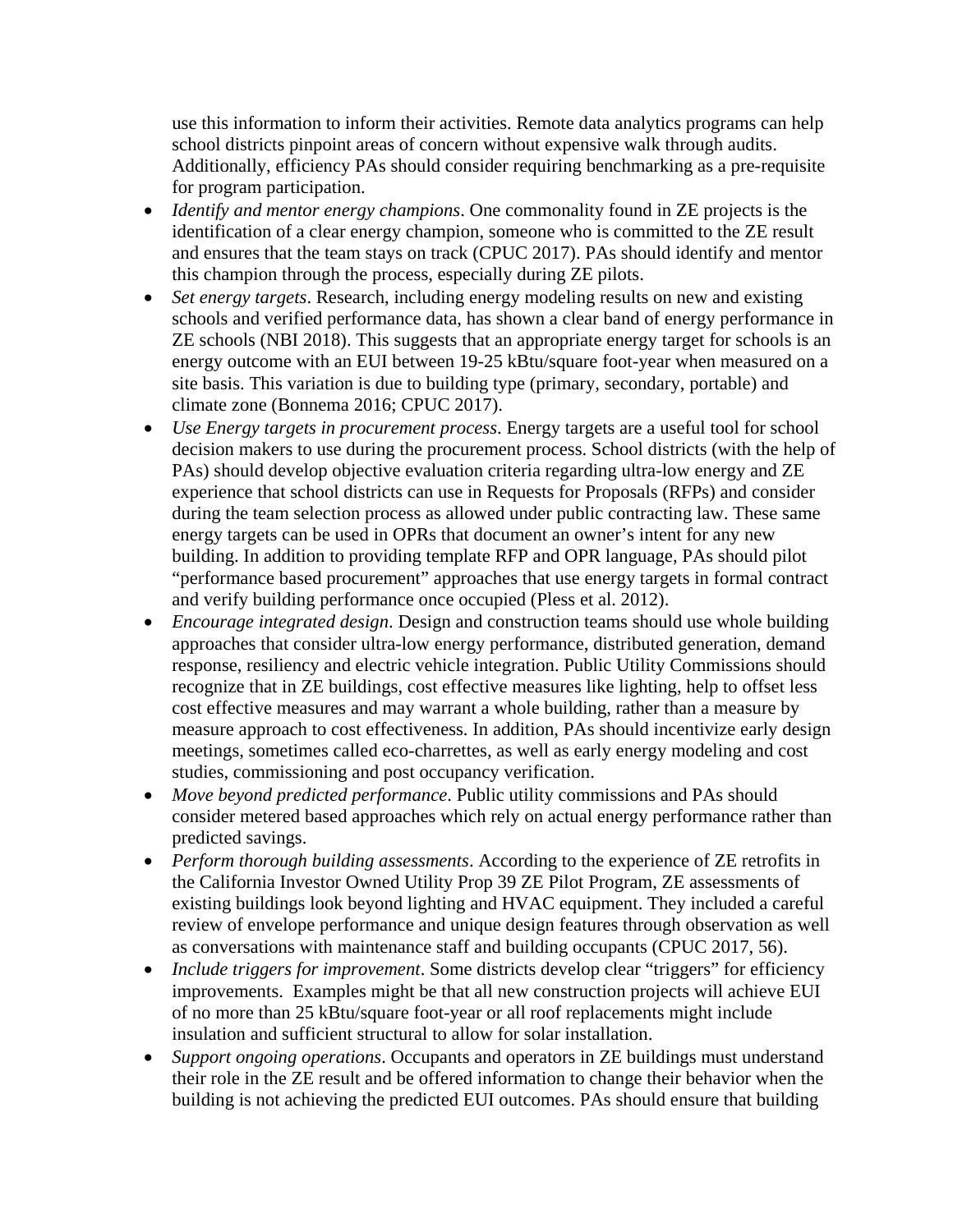operators are included in early design meetings where sustainable design strategies are vetted and discussed.

• *Verify energy use*. ZE buildings do not stop with predicted energy performance estimates from energy models done late in design. Instead, ZE buildings rely on actual measured energy outcomes in order to ensure that they are operating at ZE. PAs can provide financial incentives for verification.

*(3) Barrier - Lack of Funding.* School funding is a challenge in many communities. This means that school buildings need so much attention for education, safety, security, and code compliance that it may be difficult to fund energy system upgrades absent funding sources dedicated to energy efficiency. One interview participant in California noted that a \$9 billion state-wide bond passed for schools to use to address deferred maintenance was simply a "drop in the bucket" (CPUC 2017, 73) While energy will never be a driver of projects, this significant investment in new and retrofit facilities underway across the country represents an opportunity for these projects to incorporate ultra-low energy targets which capture the financial and educational benefits of ZE.

*Solution – Establish Ongoing Funding Mechanism*. Even with increased awareness, schools have multiple competing uses for all available funding resources. States and local districts should consider establish ongoing funding mechanism to support continuous improvement toward target EUI goals. Prop 39 serves as an example of a dedicated source of funding from a state to support school energy efficiency upgrades. The California Energy Commission established a process which lays a framework for action. The eight-step process involves:

- 1) Collecting utility billing data
- 2) Benchmarking
- 3) Prioritizing eligible energy projects
- 4) Project sequencing which prioritizes efficiency over renewables
- 5) Energy efficiency measure identification through an energy survey, ASHRAE Level 2 audit or data analytics
- 6) Cost effectiveness that considers non-energy benefits such as enhanced comfort, better indoor air quality, and improved learning environment (capped at 5% of the project installation costs).
- 7) Energy Expenditure Plan (EEP)
- 8) Energy project and job creation tracking and reporting

While this is a strong framework for action, even Prop 39 is hindered by cost effectiveness tests that may restrict funding for HVAC equipment. In fact, 64% of the approved measures are for lighting and controls measures while only 24% of measures have been for HVAC and controls. (CEC 2018). This is a challenge, because a recent technical study of school retrofits suggests that HVAC system improvements are consistently the source of the majority of performance improvement in existing building retrofits. Interestingly, in this same technical analysis, envelope performance improvements accounted for only a small percentage of the retrofit energy savings opportunities. (CPUC 2017, 45).

To supplement Prop 39, California IOUs have been directed by the CPUC to conduct a ZE school retrofit pilot. These projects are underway and have provided additional funding to go beyond lighting, to address envelope restoration for daylighting and infiltration and renewable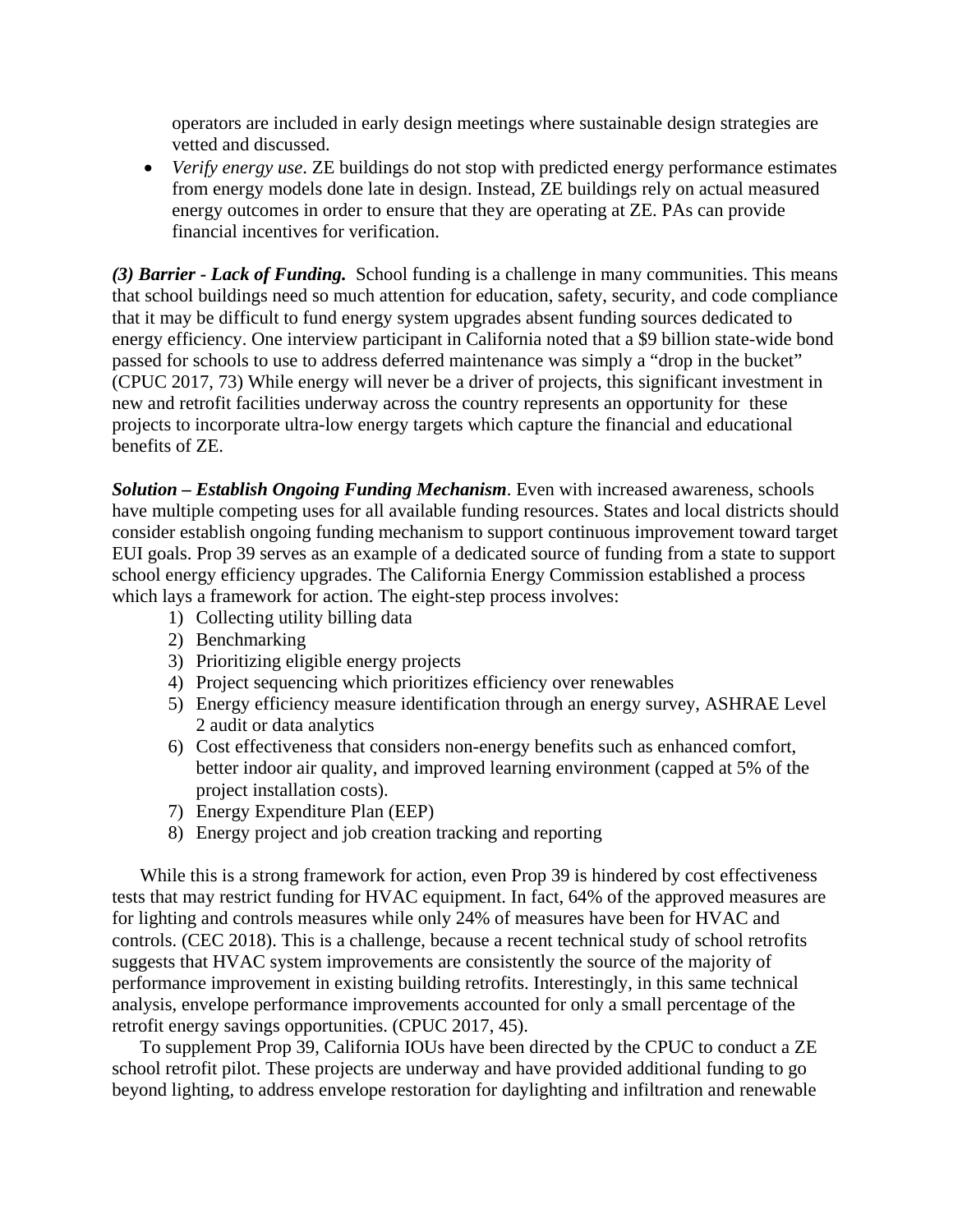energy systems. These ZE proof-of-concept retrofits will provide lessons-learned in process and technical retrofit measures that support deep energy reductions.

PAs investment in new construction and existing building retrofit ZE school pilot projects, would help to address the funding gap that currently plagues school funding for capital improvements and demonstrates success with ZE. Retrofit pilots should capture a diversity of school vintages, decision making processes, operational practices and installed measures.

Other financial incentive ideas that States and PAs might consider include:

- Standard offsetting of incremental costs of measures extended to early design charrettes, energy modeling, commissioning, and design team post occupancy.
- Supporting charrettes with stipends to pay for a facilitator and/or team members to participate "bond charrettes" as an opportunity to leverage the flexibility in bonds and seize the opportunity to set aggressive energy targets for all building projects covered under the bond. Instead of happening at the beginning of a particular project, this bond charrette would take place after bond passing and is an opportunity for stakeholders meet early in the process to agree on common energy goals through the bond funding.
- Pay for performance approaches to capture all energy savings including operational improvements – associated with this school building type. This supports a ZE transition that relies on actual energy performance rather than on predicted energy performance to estimate savings from energy efficiency measure installation.
- Continue a financial stipend for the design team to stay involved post-construction into occupancy of the existing building retrofit to ensure that the ZE energy target is achieved within the first 12-24 months after occupancy. Typically, the design team moves onto the next project after their building is occupied, however a clear link during and after the "hand off" of the building would be valuable to ensure a ZE result.
- Incentivize the cost associated with ZE certification through a program such as the International Living Future Institute's Net Zero Certification (ILFI 2018).

# **Path to Zero in K-12 Schools**

The path to zero energy in K-12 schools will not be easy and should be rooted in continual improvement of energy performance in existing schools. Overcoming the previously mentioned barriers and reaching ZE will require coordinated action by many stakeholders across a diverse, disaggregated and complicated market.

This path to zero will happen at the local level, but can be supported by state agency, utility and efficiency PAs. The approach should include policy and practice that promotes ongoing and continuous energy improvement toward specific and measured energy consumption targets between 19-25 kBtu/square foot-year (rather than the traditional "percent better than code"). This changes the conversation from a predicted to an actual result and encourages designers, contractors, operators and occupants to understand their role in achieving ZE.

Stressing continual improvement of energy performance in existing schools can move schools down the path towards ZE. This requires benchmarking, where districts measure energy performance and learn to analyze this data in order to make more informed decisions regarding operations and retrofits. Districts should integrate energy considerations into their policies, plans and practices. States and PAs can support efforts that encourage ZE new construction and the incorporation of ultra-low energy retrofits into facility planning and implementation activities.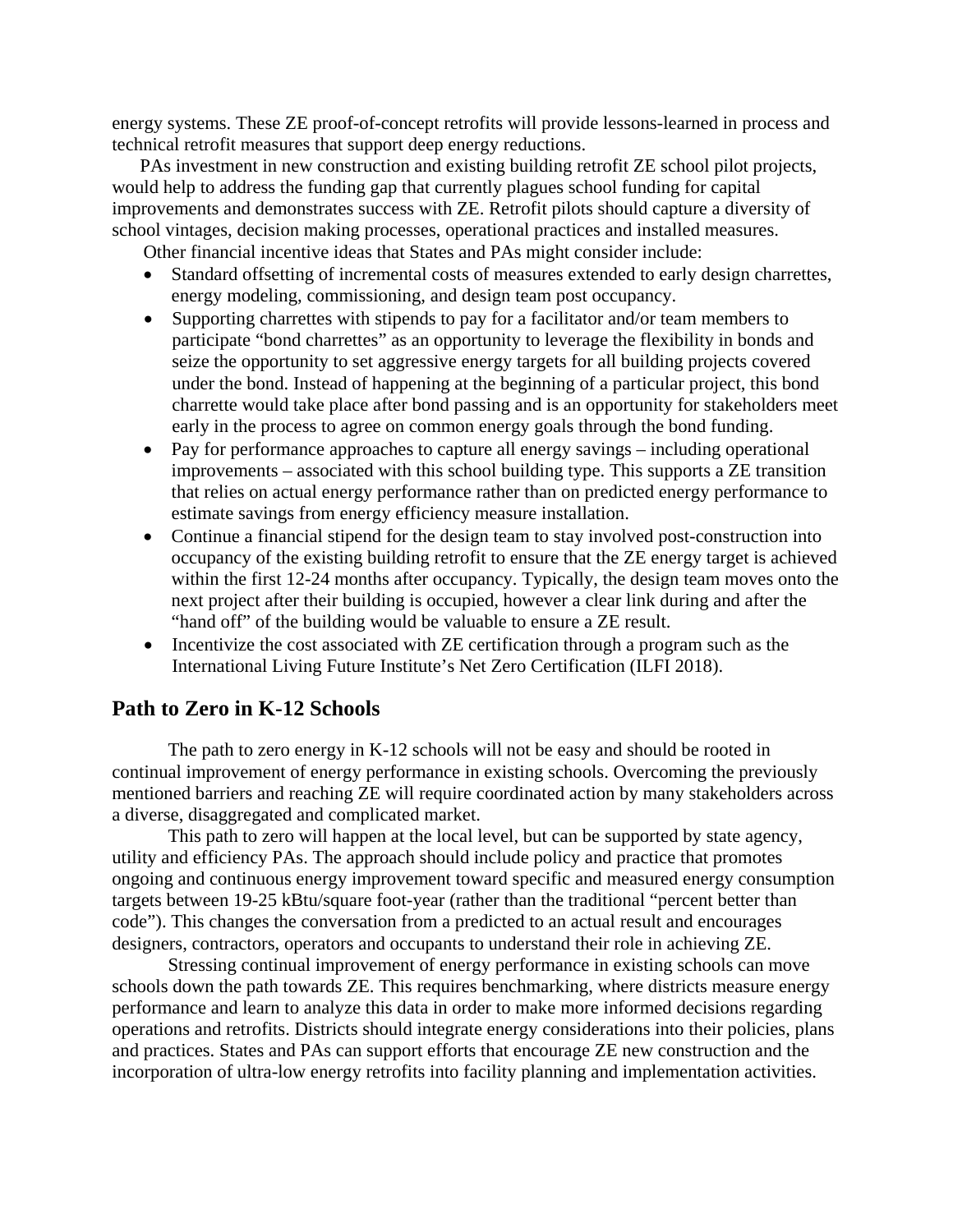Decisions made now will impact energy performance in 2030 and move the market beyond just 1% of ZE school buildings. It will take efforts across many stakeholders for schools to walk down ZE path, but there are clear actions that organizations can take to lead the way.

## **References**

- ASCE (American Society for Civil Engineers). 2017. *2017 Infrastructure Report Card*. Reston, VA: ASCE Foundation.
- Bonnema, E., D. Goldwasser, P. Torcellini, S. Pless, and D. Studer. 2016. *Technical Feasibility Study for Zero Energy K-12 Schools*. Golden, CO: National Renewable Energy Laboratory. www.nrel.gov/docs/fy17osti/67233.pdf
- CEC (State of California Energy Commission). 2013. *Proposition 39: California Clean Energy Jobs Act Program Implementation Guidelines*. Sacramento, CA: State of California Energy Commission. www.energy.ca.gov/2013publications/CEC-400-2013-010/CEC-400-2013-010-CMF.pdf
- ———. 2018. *California Clean Energy Jobs Act: Proposition 39 K‐12 Program Snapshot.* Sacramento, CA: State of California Energy Commission. www.energy.ca.gov/efficiency/proposition39/documents/Prop\_39\_Snapshot.pdf
- CFGS (Center for Green Schools). 2016. *State of our Schools: America's K-12 Facilities.* Washington, DC: US Green Building Council, 21<sup>st</sup> Century School Fund, National Council on School Facilities.
- Charlotte-Mecklenburg Schools. 2017. *CMS Bond Information*. Charlotte, NC: Charlotte-Mecklenburg Schools. www.cms.k12.nc.us/cmsbondinfo/Pages/default.aspx
- CHPS (Collaborative for High Performance Schools). 2006. *Best Practices Manual Volume 1: Planning*. Sacramento, CA: CHPS, Inc.
- Consumption Survey (CBECS). 2012*. U.S. Energy Use Intensity by Property Type.* Washington, DC: Energy Star Portfolio Manager <https://portfoliomanager.energystar.gov/pdf/reference/US%20National%20Median%20Table.pdf>
- CPUC (California Public Utilities Commission). 2017. *California K-12 and Community College Zero Net Energy Retrofit Readiness Study*. San Francisco, CA: California Public Utilities Commission Energy Division.
- Dillon, L. 2016. "Proposition 51, the \$9 billion school bond, wins." *LA Times,* November 9. www.latimes.com/nation/politics/trailguide/la-na-election-aftermath-updates-trail-proposition-51 the-9-billion-school-1478699963-htmlstory.html
- Hull, J., & Newport, M. 2011. *Time in school: How does the U.S. compare?* Alexandria, VA: Center for Public Education. [http://www.centerforpubliceducation.org/Main-Menu/Organizing-a](http://www.centerforpubliceducation.org/Main-Menu/Organizing-a-school/Time-in-school-How-does-the-US-compare)[school/Time-in-school-How-does-the-US-compare](http://www.centerforpubliceducation.org/Main-Menu/Organizing-a-school/Time-in-school-How-does-the-US-compare)
- ILFI (International Living Future Institute). 2018. *Zero Energy Certification*. Portland, OR: International Living Future Institute. living-future.org/net-zero/certification/